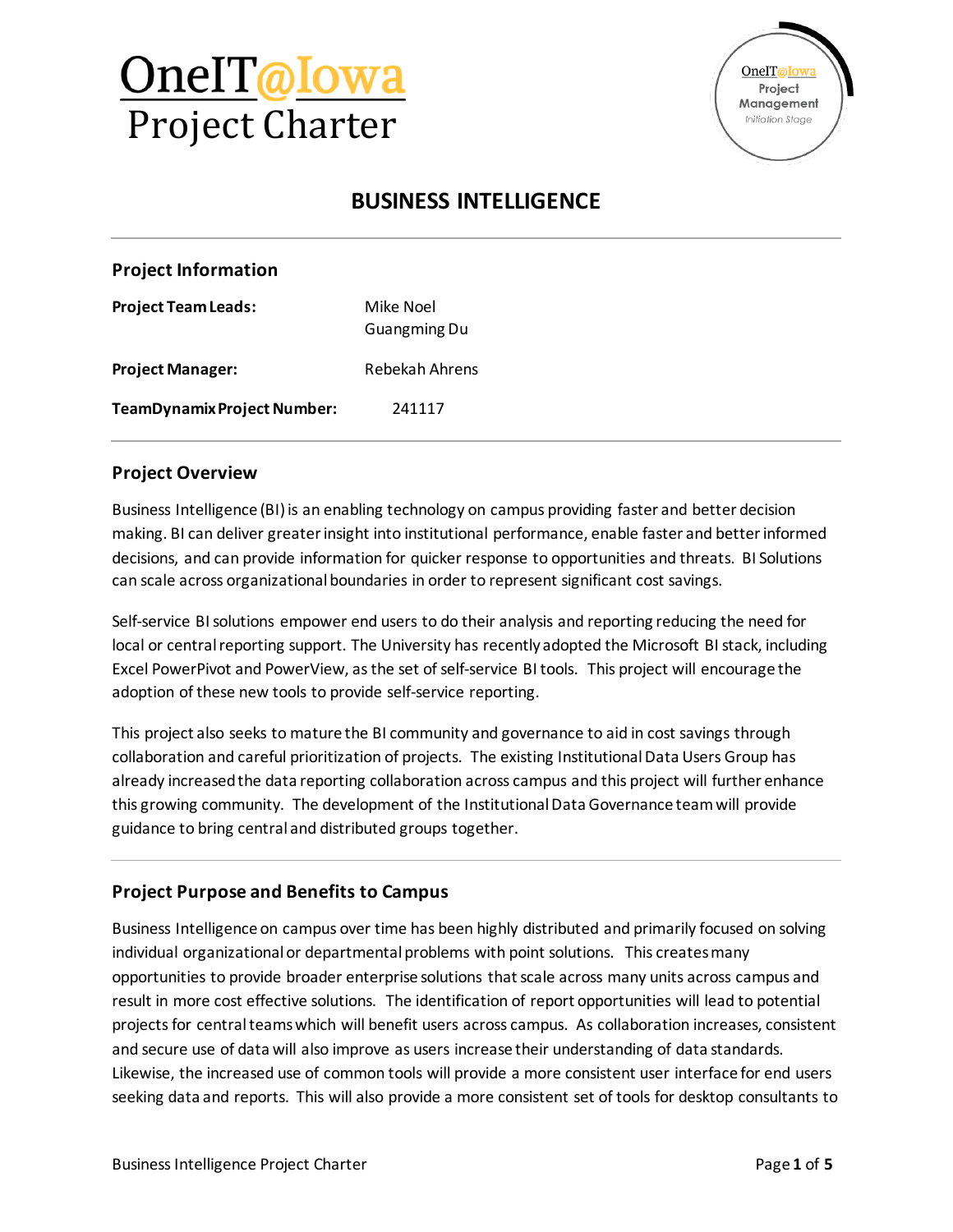# <u>OnelT@Iowa</u> Project Charter

support. Last, the collaborative approach to this project will leverage existing expertise already on campus when possible. This will take advantage of existing domain knowledge.

### **Project Scope Statement**

#### *In scope:*

- Determine and maximize cost savings of BI initiatives in order to reduce duplicate reports provided on campus.
- Determine and realize cost savings of current BI initiatives already in progress.
- Perform high level campus BI needs assessment.
- Continue to encourage self-service knowledge discovery within units and collaboration amongst those units.

#### *Not in scope:*

- Reduce duplicate report hosting applications (such as MAX, Proview, and Sharepoint) because this falls under the scope of Application Portfolio Management.
- Changes in reporting structure for existing report writing staff on campus.

#### **High-Level Requirements**

- The project team will identify units across campus to interview regarding the data sources, tools, and reports they use.
- The team will identify the potential cost savings of centrally deployed BI infrastructure, such as the newly deployed Microsoft BI stack, CLAS MAX Financial Reports, and centrally provided student record reporting.
- The implementation of the Institutional Data Governance team will provide oversight and prioritization.

#### **High-Level Risks**

While self-service BI provides users with quick access to necessary data, some users may not find the tools intuitive, potentially result in decreased adoption and support. This will be mitigated using training sessions, including security awareness.

On-going hosting and support for reports or tools may need to be addressed. This is particularly evident with the CLAS MAX subproject as the team works to transition support from CLAS to FBIS.

Performing the needs assessment sets false expectations that we will be able to provide solutions to all of the opportunities identified.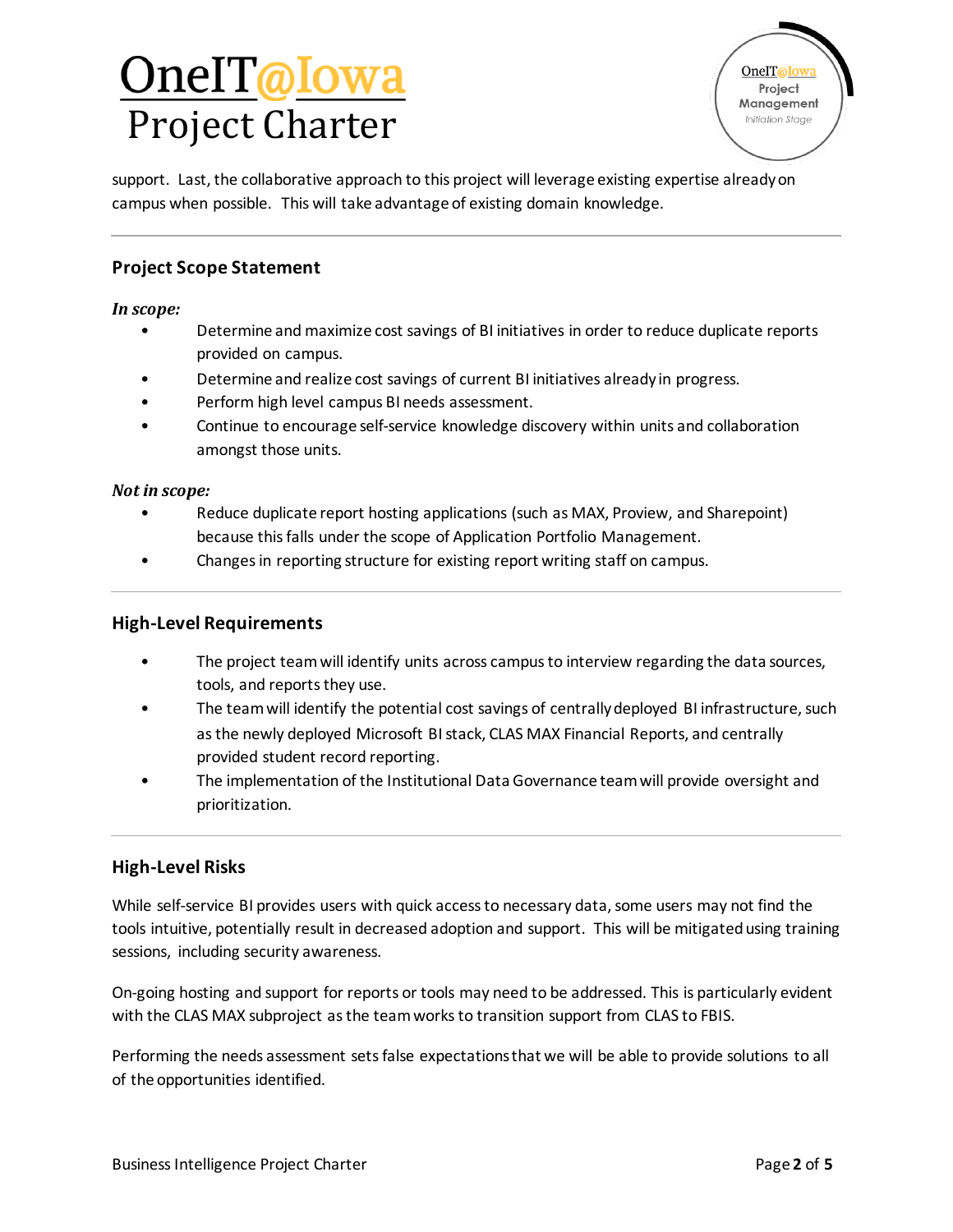# <u>OnelT@Iowa</u> Project Charter



### **Assumptions and Constraints**

Throughout the project, we will identify potential BI solutions which will be assessed individually.

BISSC will continue to be a priority and initial hiring will be complete in the near term. As BISSC staff are hired, the project team will be revised as appropriate. This team and campus BI community will be engaged in delivering BI solutions identified.

During the Campus BI Needs Assessment, opportunities will be identified, however, the time needed to complete any necessary work may not be available from the team(s) required. Any inability from units, including non-IT staff, to participate would constrain the ability for the BI team to identify or reduce redundancies.

Many aspects of this project depend on the new Microsoft BI stack being fully operational and supported, including Sharepoint. Any problems discovered may constrain one or more subprojects, potentially significantly.

#### **Project Governance**

The OneIT Steering Committee is ultimately responsible for overseeing and certifying the viability, support, and overall success of the BI project at the Department and Organization levels. The OneIT Steering Committee has the following responsibilities:

- Champion the BI project.
- Approve the BI Project Charter.
- Provide adequate staffing and resources.
- Provide high-level oversight, and support.
- Review and approve major scope changes to the BI project.

#### *The OneIT Program Office*

- Champion the BI project.
- Provide escalation resolutions.
- Provide oversight of requirements, and support.
- Provide clarification of issues, questions, and concerns.

Advisory groups will be created naturally for each subproject based on the individuals involved. Appropriate stakeholders, including IDUG and IDUG Executive Committee, will be consulted as BI project opportunities are identified.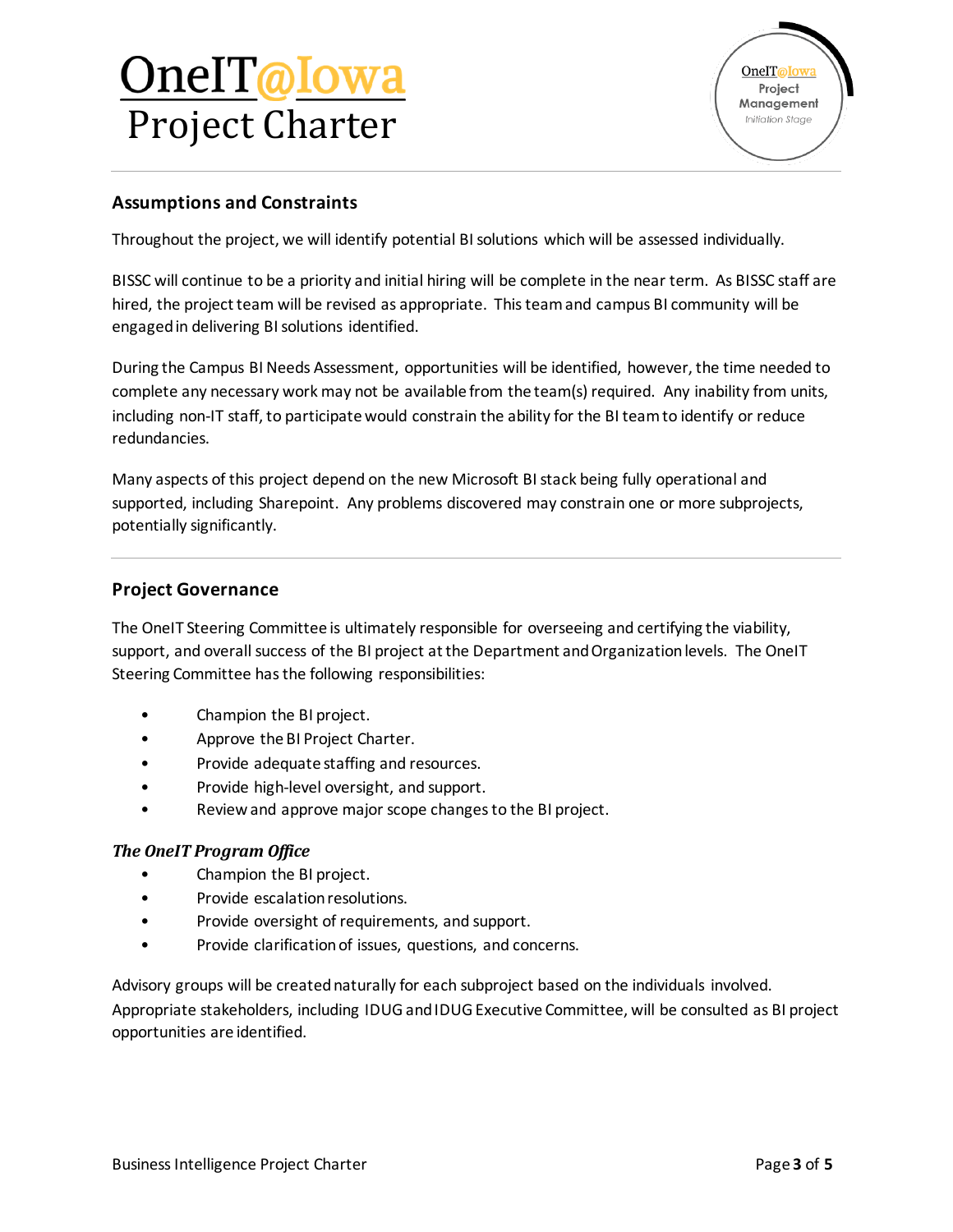# <u>OnelT@Iowa</u> Project Charter



### **Anticipated Cost Savings Categories**

Infrastructure Retirements, Staffing, Licensing, Cost Avoidance

#### **Sub Projects**

- Student Record Self-service BI
	- o Implement BI infrastructure to provide self-service BI to campus.
	- o Replace 100+ existing Division of Continuing Education (DCE) reports with self-service BI solution.
- Campus Financial Reporting
	- o Implement existing financial reports from CLAS for Budget Officers across colleges and orgs.
	- o Transition on-going support to FBIS.
- General Ledger Self-service BI
	- o Implement BI infrastructure to provide self-service BI to campus in the context of General Ledger data.
- Admissions Self-service BI
	- o Implement BI infrastructure to provide self-service BI to campus in the context of Admissions data.
- Campus BI Needs Assessment

Interview key unit representatives regarding data needs, what data and solutions they are currently using and identification of unmet needs.

#### **Preliminary Milestones**

| CLAS MAX GL Reports: Pilot for Collegiate Budget Officers                          | March 23rd, 2015 |
|------------------------------------------------------------------------------------|------------------|
| CLAS MAX GL Reports: Available for all Budget Officers                             | Fall 2015        |
| Self-service BI: Registrar's Office Self-service BI Solution Internal & Collegiate | <b>Fall 2014</b> |
| Self-service BI: Replace DCE Student Record Reports                                | <b>Fall 2015</b> |
| Kickoff Campus BI Needs Assessment                                                 | June 2015        |

#### **Project Team**

- David Thole
- Sara Novotny